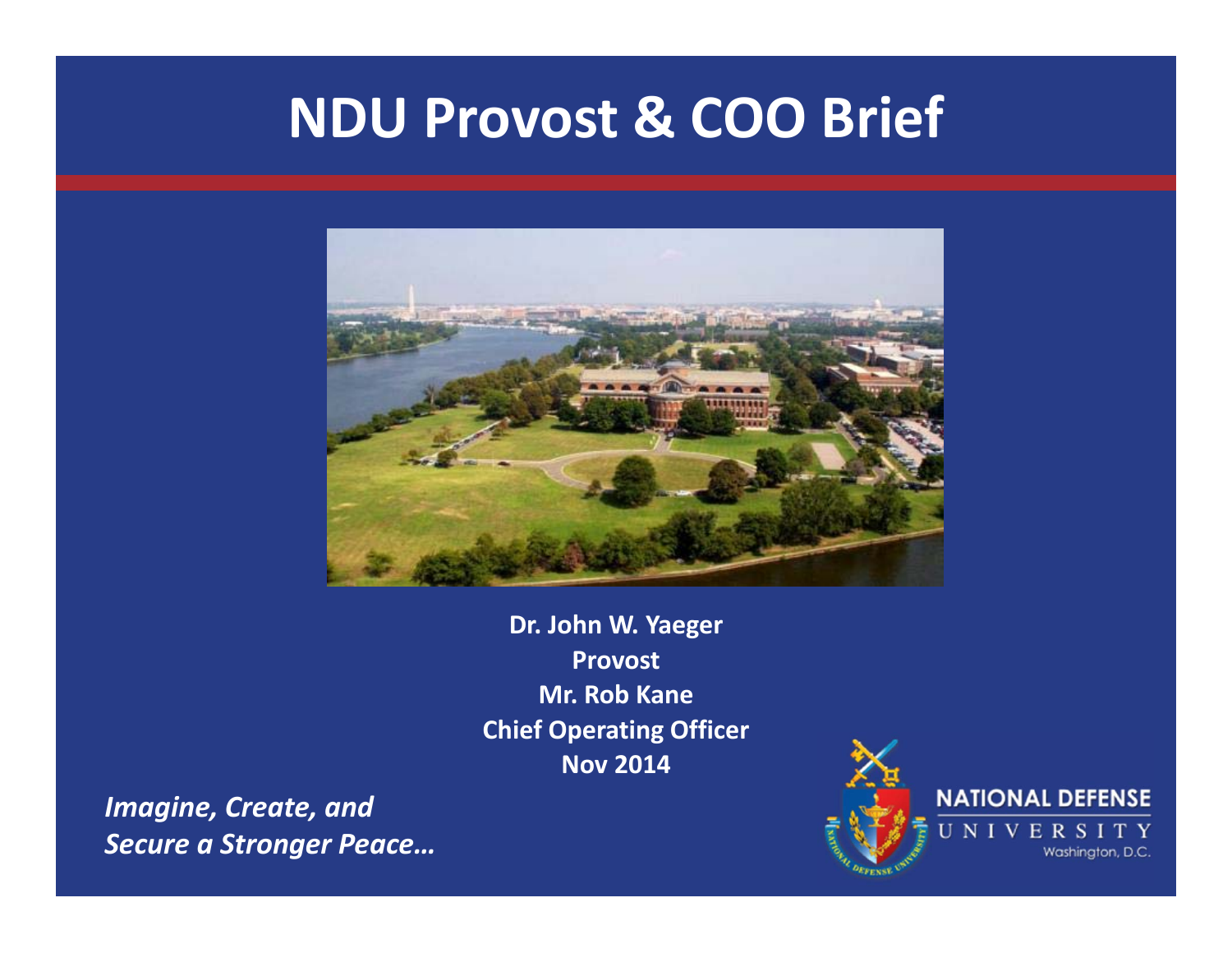#### **NDU Planning and Programming**

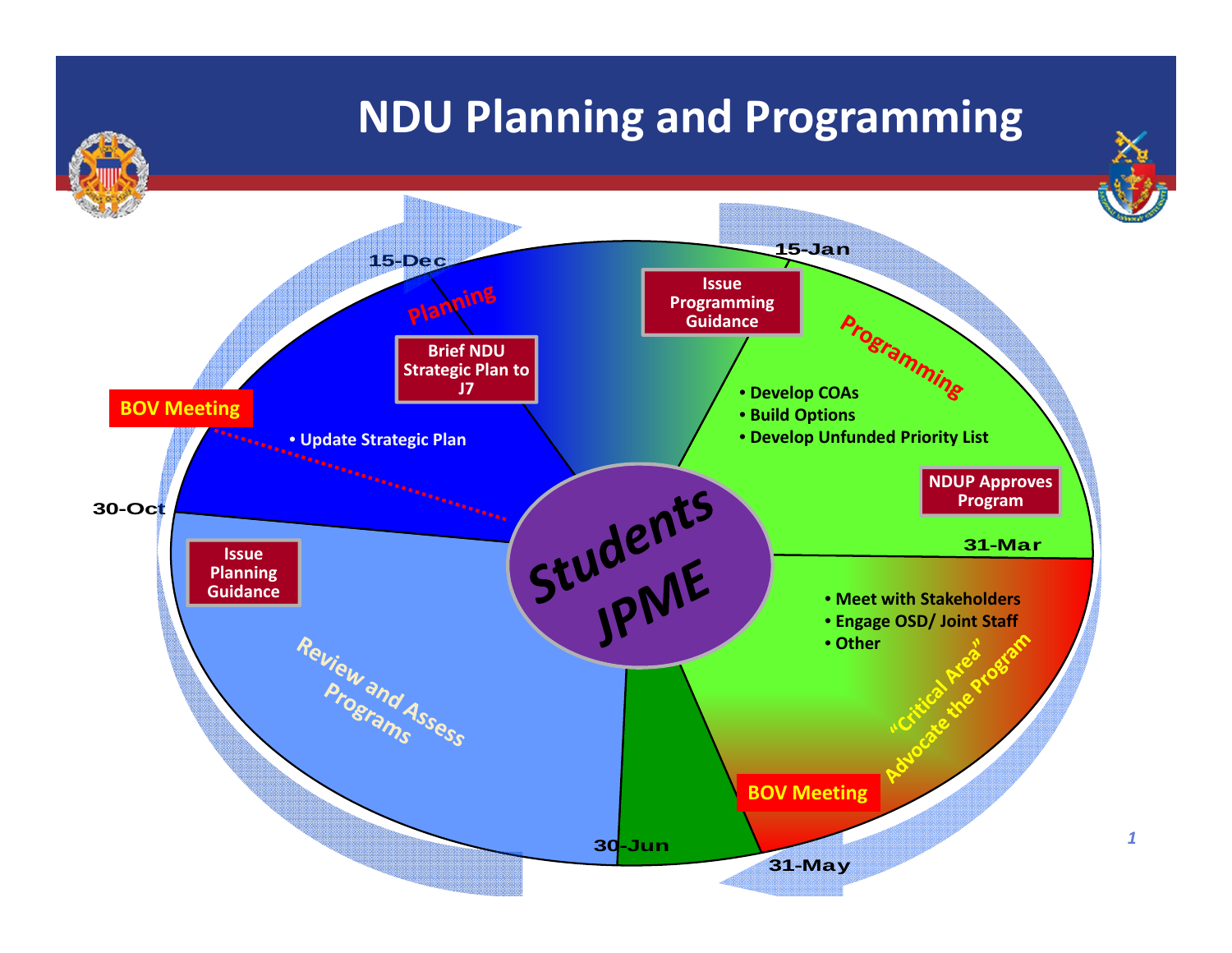## **NDU Funding Profile**

**As of: 30 Sep 14**



Money From Congress Money From Other Sources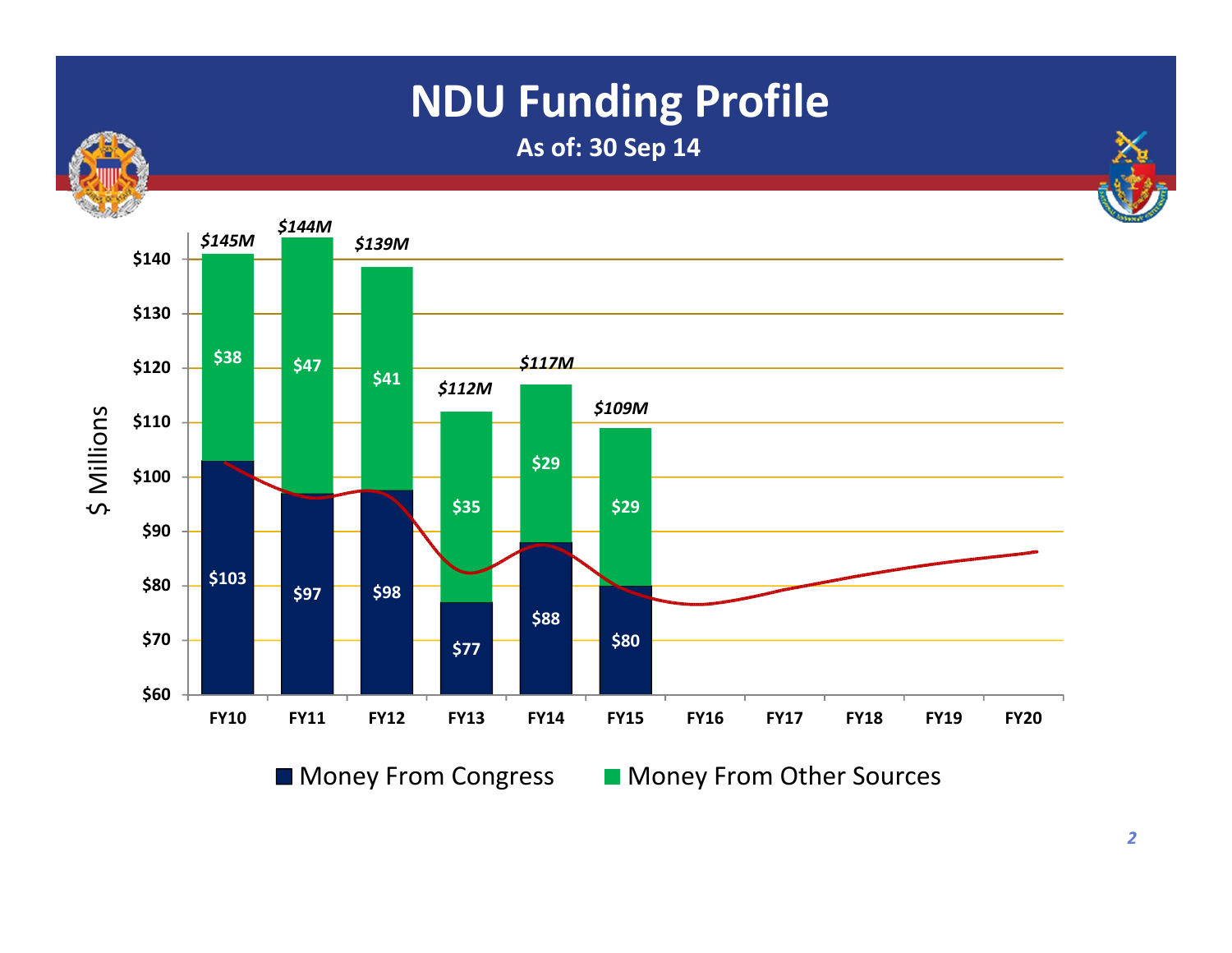## **NDU Funding By Commodity**

**As of: 30 Sep 14**

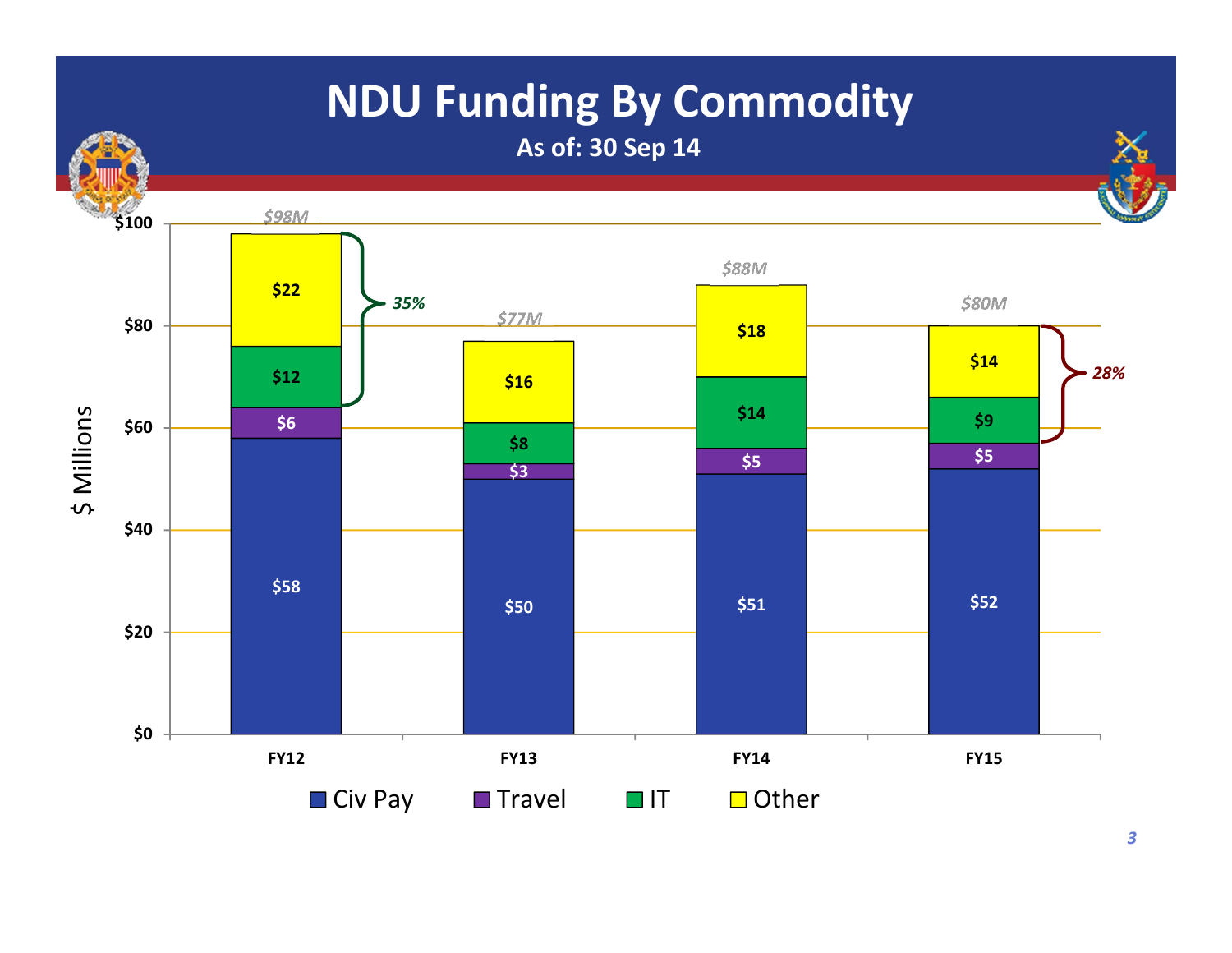#### **NDU Human Capital Management Cycle**



|                             |                                                    |                                                    |                                        |                                                          |                                                            |                                   |                                   |                                     |                                                  |                                                     |                                                  | <b>CANADIAN</b>                                |
|-----------------------------|----------------------------------------------------|----------------------------------------------------|----------------------------------------|----------------------------------------------------------|------------------------------------------------------------|-----------------------------------|-----------------------------------|-------------------------------------|--------------------------------------------------|-----------------------------------------------------|--------------------------------------------------|------------------------------------------------|
|                             | Oct-14                                             | Nov-14                                             | Dec-14                                 | $Jan-15$                                                 | $Feb-15$                                                   | Mar-15                            | Apr-15                            | $May-15$                            | Jun-15                                           | $Jul-15$                                            | Aug-15                                           | $Sep-15$                                       |
| Programming                 |                                                    | Planning                                           |                                        | Programming<br>Guidance                                  | Programming                                                |                                   |                                   | Program Coordination and Advocacy   |                                                  | <b>Issue Papers</b><br>Submitted to<br><b>OSD</b>   |                                                  | <b>Planning</b><br>Guidance<br>Planning        |
| Talent<br>Management Cycle  | <b>Skills Analysis</b><br>and PD<br><b>Reviews</b> |                                                    | <b>Recruit Faculty Recruit Faculty</b> | <b>Select Faculty</b>                                    | <b>Offers</b><br><b>Tendered</b>                           |                                   |                                   |                                     | Recognize and<br>Farewell<br>Outgoing<br>faculty | Component<br><b>TM</b> Internal<br><b>Reviews</b>   | Component<br><b>TM Provost</b><br><b>Reviews</b> | Component<br>TM NDU-P-<br><b>Level Review</b>  |
| Title 10 Cycle              |                                                    |                                                    | Title 10 Mid-<br>term<br>Counselling   |                                                          |                                                            | Supplementar<br>y Counseling      |                                   |                                     | Title 10 Perf<br><b>Mgt Period</b><br>Ends       | Title 10 Perf<br><b>Mgt Period</b><br><b>Begins</b> | <b>IDP's and</b><br>Initial<br>Counseling        | <b>Title X</b><br>Performance<br><b>Awards</b> |
| Title 5 Cycle               |                                                    |                                                    | Title 5 Perf Mgt<br><b>Period Ends</b> | <b>Title 5 Annual</b><br>Perf Mgt Cycle<br><b>Begins</b> | <b>Title 5 Perf</b><br><b>Awards; IDP's</b><br>and Initial |                                   |                                   |                                     | Title 5 Mid-<br>term<br>Counselling              | Title 5 Mid-<br>term<br><b>Counselling</b>          |                                                  |                                                |
| Manpower Cycle              | <b>Skills Analysis</b><br>and PD<br>Reviews        | <b>Skills Analysis</b><br>and PD<br><b>Reviews</b> | Navy and<br><b>USMC</b><br>Manpower    | Army<br>Manpower<br><b>Change</b>                        | Army<br>Manpower<br>Change                                 | <b>USAF</b><br>Manpower<br>Change | <b>USAF</b><br>Manpower<br>Change | Navy and<br><b>USMC</b><br>Manpower |                                                  |                                                     |                                                  | <b>Skills Analysis</b><br>and PD<br>Reviews    |
| Military Faculty &<br>Staff | <b>Vacancy</b><br>Analysis                         | Vacancy<br><b>Analysis</b>                         | Requisition                            | Requisition                                              | Requisition                                                | USAF GameplanUSAF Gameplan        |                                   | <b>Prepare for</b><br>graduation    | Onboard<br>Military faculty                      | Prepare for &<br>execute<br>student                 | Inprocess new<br>students                        |                                                |

Goal: Synchronize the Future Resource Planning and the Human Capital Management Processes

- ‐Complete Talent Management Reviews in Time to Influence Future Planning
- ‐Adjust Timing to Focus Faculty Hiring with the Normal Academic Cycle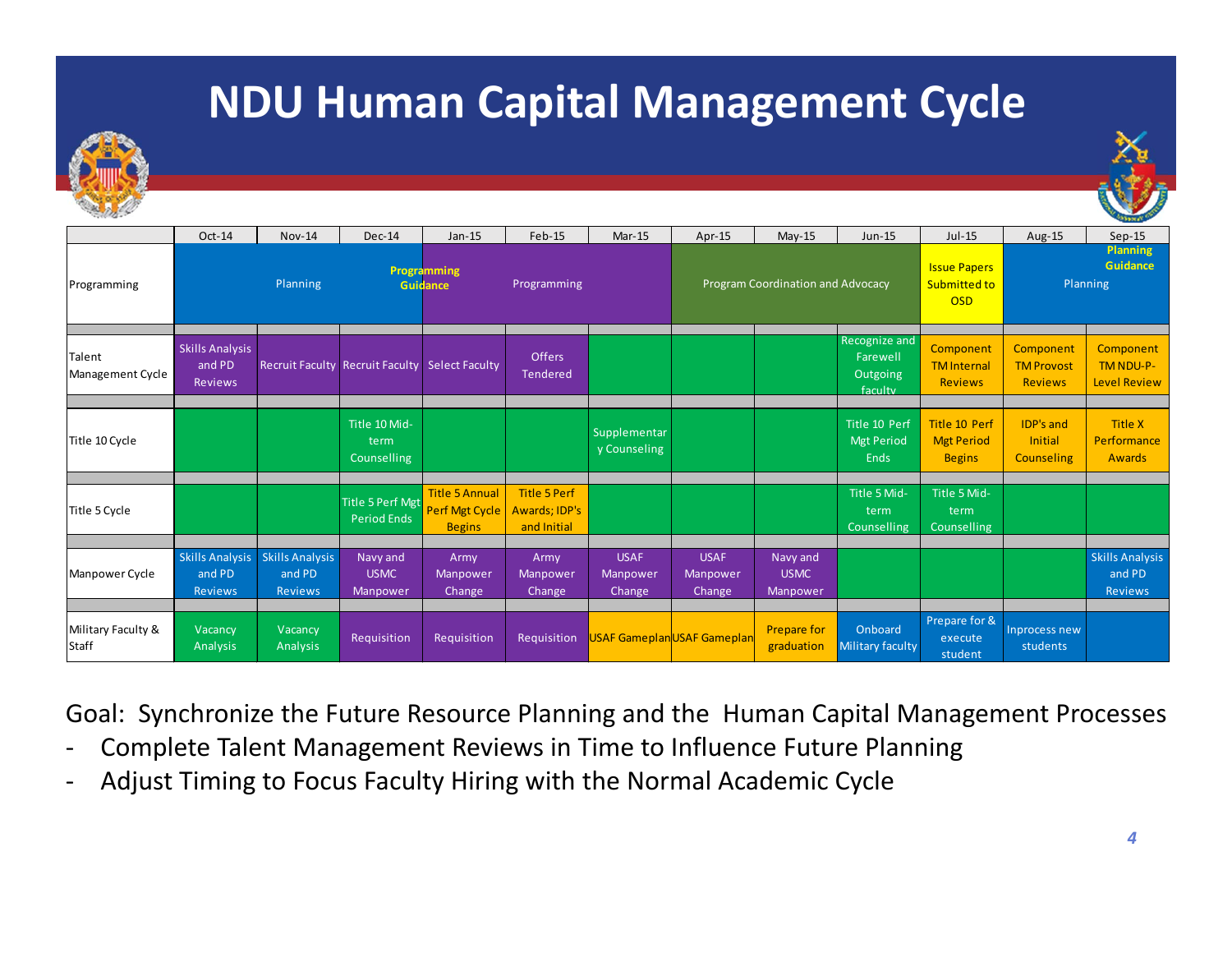## **Talent Management (TM) Review**



Gender/Diversity Analysis

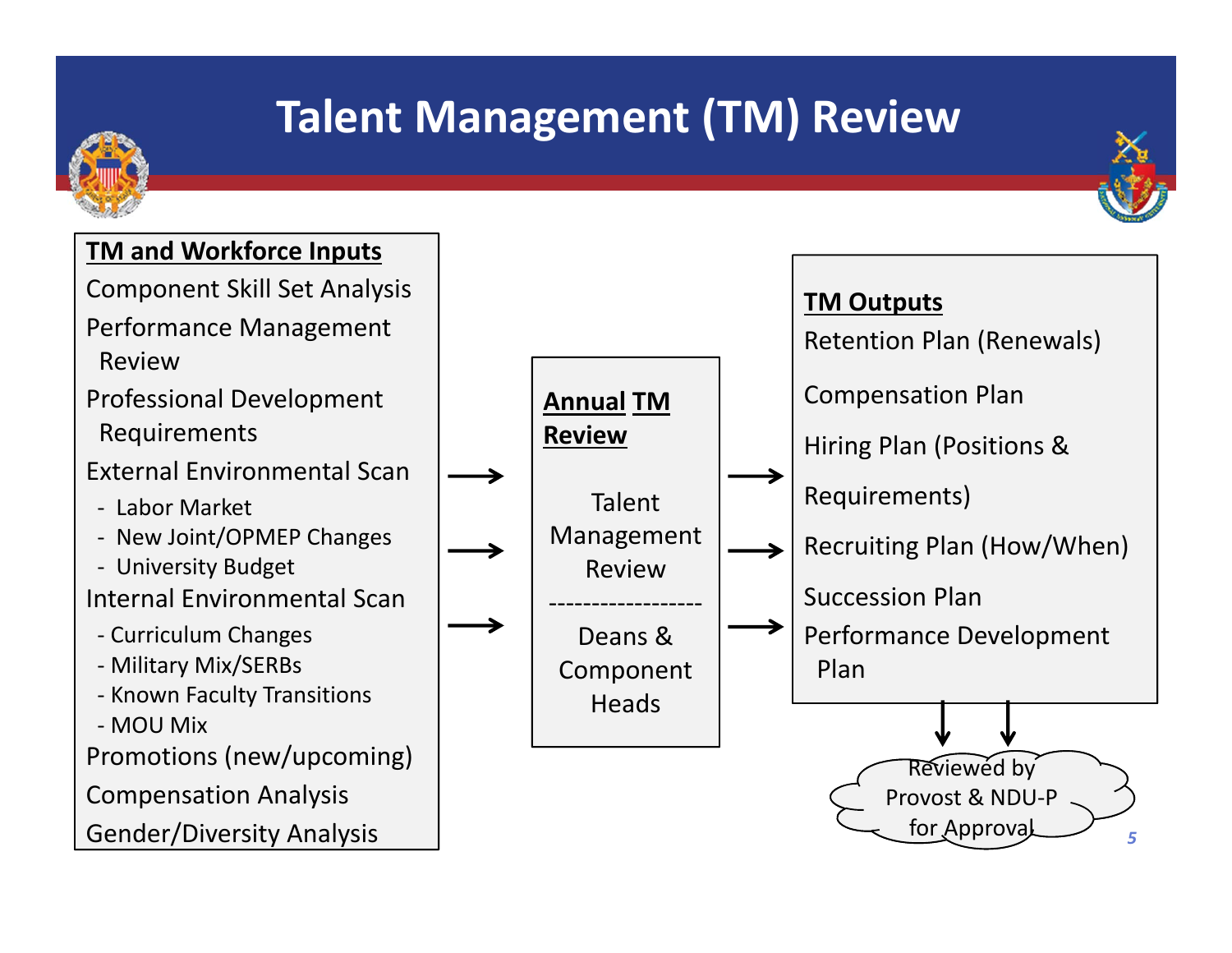# **Three Stakeholder Perspectives**

- University Perspective
- Component Perspective
- Faculty Perspective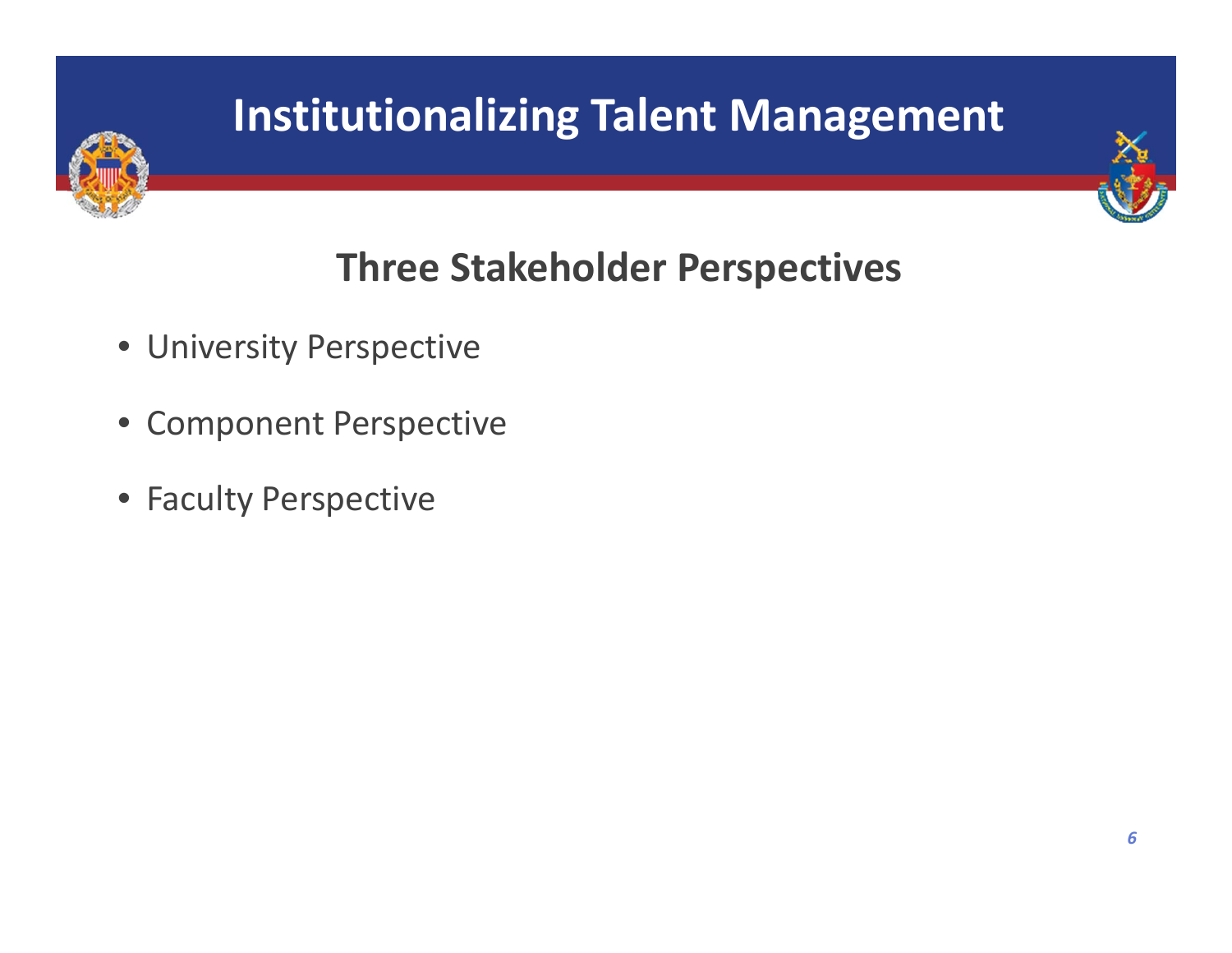



#### **University Perspective**

| <b>Current NDU 690-4 Title X System</b>                                  | <b>Proposed Talent Management System</b>                                                                              |
|--------------------------------------------------------------------------|-----------------------------------------------------------------------------------------------------------------------|
| Renewal packages done one at a time in                                   | Systematic Review by Component with                                                                                   |
| a vacuum                                                                 | additional review by Provost and NDU-P                                                                                |
| Renewal raises stuck to budget cycle; no                                 | Improved/More predictable Civilian Pay                                                                                |
| easy way to accommodate off-cycle pay                                    | Mgt (accounts for about 60% of NDU's                                                                                  |
| raises                                                                   | \$80M Budget)                                                                                                         |
| No Required Holistic TM Review -<br>decisions made one package at a time | Annual TM Review analyzes skill gaps,<br>gender/diversity mix, pay equity,<br>succession planning - HR Best Practices |
| Top performers may or may not be                                         | Better reward allocation for top                                                                                      |
| recognized; low performers put on                                        | performers is HR Best Practice; provides                                                                              |
| notice late in cycle                                                     | early & positive opportunity to develop                                                                               |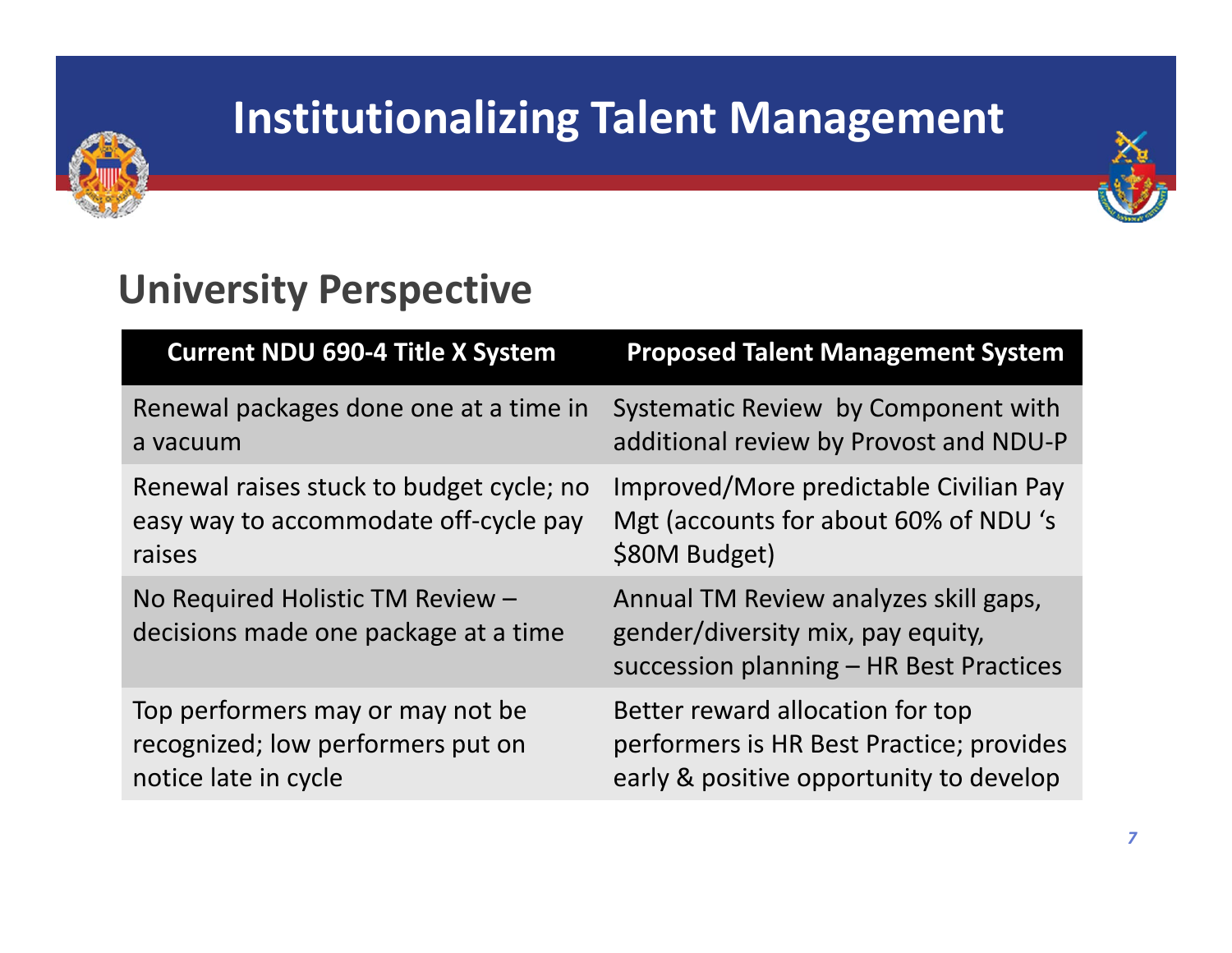



#### **Component Perspective**

| <b>Current NDU 690-4 Title X System</b>                                                                  | <b>Proposed Talent Management System</b>                                                                   |
|----------------------------------------------------------------------------------------------------------|------------------------------------------------------------------------------------------------------------|
| Long Process from Renewal Package<br>submission to Decision                                              | <b>Annual Holistic TM Review allows Dept</b><br>Chairs and Deans to Plan Better/Earlier                    |
| Onerous Renewal packages with<br>Component Leader inputs/reviews                                         | No more renewal packages!!                                                                                 |
| No Required Holistic Review                                                                              | Annual TM Review analyzes skill gaps,<br>gender/diversity mix, pay equity,<br>succession planning and more |
| Limited Opportunity in Process for<br>Component Leader interaction with<br>Provost and NDU-P on Renewals | Cross talk is built in during annual TM<br>reviews with Provost and NDU-P                                  |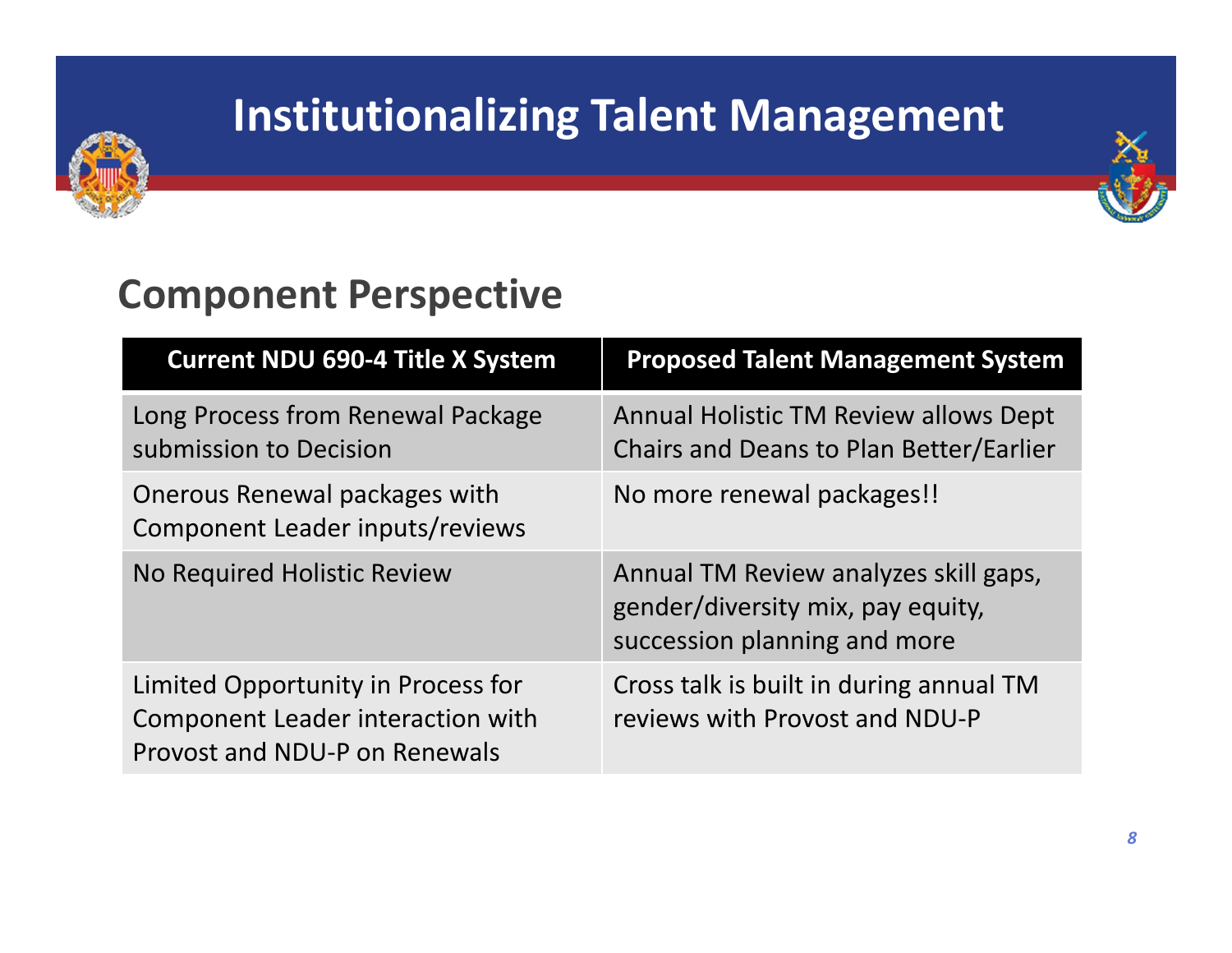



#### **Faculty Perspective**

| <b>Current NDU 690-4 Title X System</b> | <b>Proposed Talent Management (TM)</b><br><b>System</b>               |
|-----------------------------------------|-----------------------------------------------------------------------|
| Onerous Renewal packages with           | No more time consuming renewal                                        |
| significant faculty input               | packages to put together                                              |
| Last minute renewal decisions           | Significantly less "last minute"<br>uncertainty                       |
| No pay raises during appointments       | Pay reviewed annually for any inequities<br>as part of review process |
| Less than 3% of faculty on              | Up to 25% cumulatively of top                                         |
| appointments > 3 years                  | performers on 4-6 year appointments                                   |
| Long Delays from Renewal Package        | Faster, near simultaneous annual                                      |
| submission to Decision (adding anxiety) | renewal decisions                                                     |